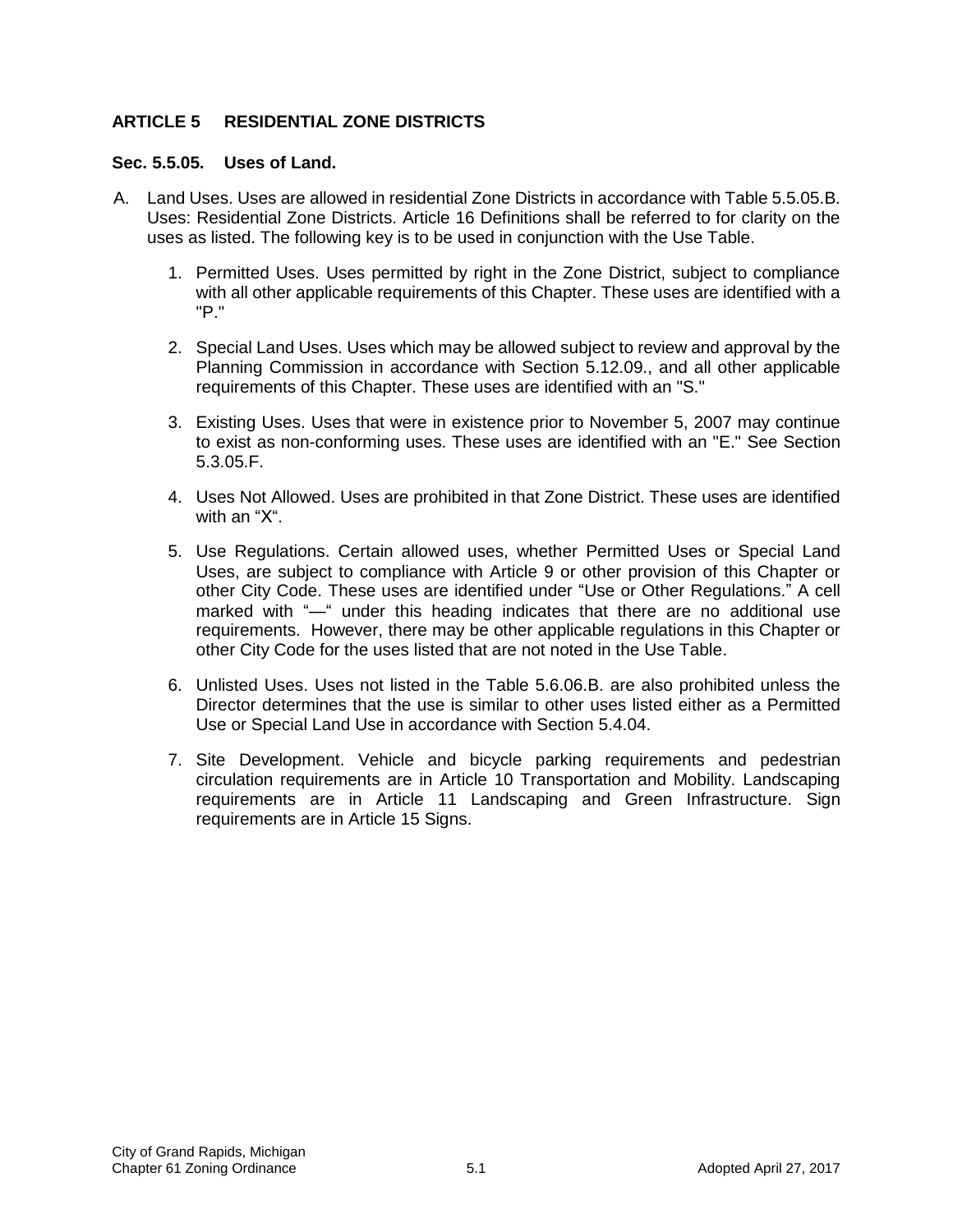### B. Allowed Uses Table.

| Table 5.5.05.B. Uses: Residential Zone Districts |                                         |                                    |                                                |            |                            |                                    |  |  |  |  |  |
|--------------------------------------------------|-----------------------------------------|------------------------------------|------------------------------------------------|------------|----------------------------|------------------------------------|--|--|--|--|--|
| <b>Use</b><br><b>Category</b>                    | <b>Specific Use</b>                     |                                    |                                                | <b>LDR</b> | TN, MCN, MON<br><b>MDR</b> | Use or Other<br><b>Regulations</b> |  |  |  |  |  |
| <b>RESIDENTIAL</b>                               |                                         |                                    |                                                |            |                            |                                    |  |  |  |  |  |
| Household<br>Living                              | Single-family dwelling, detached        |                                    |                                                | P          | P                          | 5.2.07.                            |  |  |  |  |  |
|                                                  |                                         |                                    | Single-family dwelling, attached               | S          | P                          | 5.9.06.                            |  |  |  |  |  |
|                                                  |                                         |                                    | Two-family dwelling - existing                 | Е          | P                          | 5.3.05.F.                          |  |  |  |  |  |
|                                                  |                                         |                                    | Two-family dwelling - new construction         | S          | P                          | 5.5.06.                            |  |  |  |  |  |
|                                                  | Multiple family dwelling                |                                    |                                                | S          | P                          | 5.9.20.                            |  |  |  |  |  |
|                                                  | Manufactured housing community          |                                    |                                                | X          | P                          | 5.9.17.                            |  |  |  |  |  |
|                                                  | Adult<br>foster<br>care                 | Family home (1-6 residents)        |                                                | P          | P                          |                                    |  |  |  |  |  |
|                                                  |                                         | Small group home (7-12 residents)  |                                                | S          | $\mathbb S$                | 5.9.04.                            |  |  |  |  |  |
|                                                  |                                         | Large group home (13-20 residents) |                                                | X          | S                          |                                    |  |  |  |  |  |
|                                                  | Assisted living center                  |                                    |                                                | S          | S                          |                                    |  |  |  |  |  |
|                                                  |                                         |                                    | Nursing/convalescent home                      | S          | $\mathbb S$                |                                    |  |  |  |  |  |
|                                                  | Residential rehabilitation facility     |                                    |                                                | S          | S                          | 5.9.29.                            |  |  |  |  |  |
|                                                  |                                         |                                    | Rooming or boarding house                      | S          | S                          | 5.9.30., Chapter 116               |  |  |  |  |  |
|                                                  |                                         |                                    | Single room occupancy (sro)                    | X          | $\mathsf S$                | 5.9.32.                            |  |  |  |  |  |
|                                                  | Transitional or emergency shelter       |                                    |                                                | X          | S                          | 5.9.36.                            |  |  |  |  |  |
| Accessory<br>Uses                                |                                         | Accessory dwelling unit            |                                                |            | S                          | 5.9.03.                            |  |  |  |  |  |
|                                                  | Accessory structure                     |                                    |                                                | P          | P                          | 5.2.08.                            |  |  |  |  |  |
|                                                  | Child care                              |                                    | Family home (1-6 children)                     | P          | P                          |                                    |  |  |  |  |  |
|                                                  | home                                    |                                    | Group home (7-12 children)                     | S          | $\mathbb S$                |                                    |  |  |  |  |  |
|                                                  | Home occupation (Class A and Class B)   |                                    |                                                | P          | P                          | 5.9.14., Chapter 116               |  |  |  |  |  |
|                                                  |                                         |                                    | EDUCATIONAL, GOVERNMENT AND INSTITUTIONAL      |            |                            |                                    |  |  |  |  |  |
| Educational                                      | All educational uses                    |                                    |                                                | S          | S                          |                                    |  |  |  |  |  |
|                                                  | Technical, vocational, and trade school |                                    |                                                | S          | S                          |                                    |  |  |  |  |  |
| Government<br>and<br>Institutional               | Adult day care center                   |                                    |                                                | X          | S                          | 5.9.04.                            |  |  |  |  |  |
|                                                  | Cemetery                                |                                    |                                                | P          | P                          |                                    |  |  |  |  |  |
|                                                  | Child care center                       |                                    |                                                | S          | $\mathbb S$                | 5.9.09.                            |  |  |  |  |  |
|                                                  | Community center                        |                                    |                                                | S          | S                          |                                    |  |  |  |  |  |
|                                                  | Community garden                        |                                    |                                                | P          | P                          |                                    |  |  |  |  |  |
|                                                  | Hospital                                |                                    |                                                | S          | S                          |                                    |  |  |  |  |  |
|                                                  | Library                                 |                                    |                                                | P          | P                          |                                    |  |  |  |  |  |
|                                                  |                                         |                                    | Park, playground, plaza, square, urban open    | P          | P                          | 5.11.14.                           |  |  |  |  |  |
|                                                  | Police and fire station                 |                                    |                                                | S          | P                          |                                    |  |  |  |  |  |
|                                                  | Religious institution                   |                                    |                                                | S          | $\mathbb S$                |                                    |  |  |  |  |  |
|                                                  |                                         |                                    | Social service facility (w/o residential care) | S          | S                          | 5.9.34.                            |  |  |  |  |  |
| COMMERCIAL, INDUSTRIAL AND UTILITIES             |                                         |                                    |                                                |            |                            |                                    |  |  |  |  |  |

#### **Table 5.5.05.B. Uses: Residential Zone Districts**  e.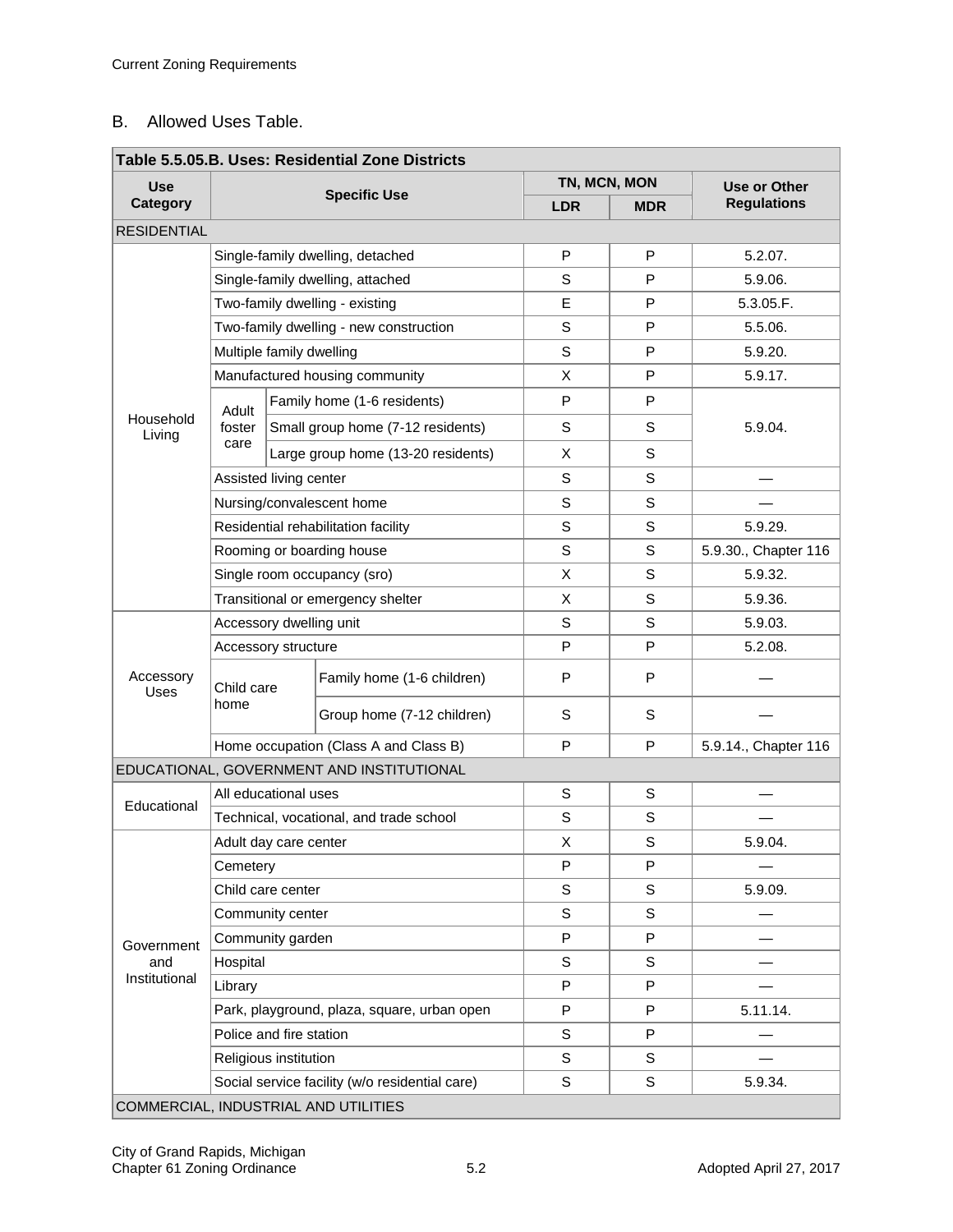$\overline{\phantom{0}}$ 

| Table 5.5.05.B. USes: Residential Zone Districts                                               |                                  |                                              |              |            |                                    |  |  |  |  |  |
|------------------------------------------------------------------------------------------------|----------------------------------|----------------------------------------------|--------------|------------|------------------------------------|--|--|--|--|--|
| <b>Use</b>                                                                                     |                                  | <b>Specific Use</b>                          | TN, MCN, MON |            | Use or Other<br><b>Regulations</b> |  |  |  |  |  |
| Category                                                                                       |                                  |                                              | <b>LDR</b>   | <b>MDR</b> |                                    |  |  |  |  |  |
| Commercial                                                                                     | Bed and breakfast                |                                              | S            | P          | 5.9.08., Chapter 116               |  |  |  |  |  |
|                                                                                                | Golf course, country club        |                                              | P            | P          |                                    |  |  |  |  |  |
|                                                                                                | Live-work unit                   |                                              | S            | S          | 5.9.16.                            |  |  |  |  |  |
| Industrial or<br>Transportation                                                                | Mineral extraction               |                                              | S            | S          | 5.9.21.                            |  |  |  |  |  |
|                                                                                                |                                  | Off-street parking, non-residential          | S            | S          |                                    |  |  |  |  |  |
| <b>Utilities</b>                                                                               |                                  | Electrical substations and private utilities | P            | P          | 5.9.11.                            |  |  |  |  |  |
|                                                                                                | <b>Wireless</b><br>communication | Co-located antenna                           | P            | P          | 5.9.41.                            |  |  |  |  |  |
|                                                                                                | facilities                       | Freestanding/tower                           | X            | X          |                                    |  |  |  |  |  |
| $P =$ Permitted; S = Special Land Use; E = Existing; X = Not Permitted; "---" = Not Applicable |                                  |                                              |              |            |                                    |  |  |  |  |  |

## **Table 5.5.05.B. Uses: Residential Zone Districts**

# **ARTICLE 9 USE REGULATIONS**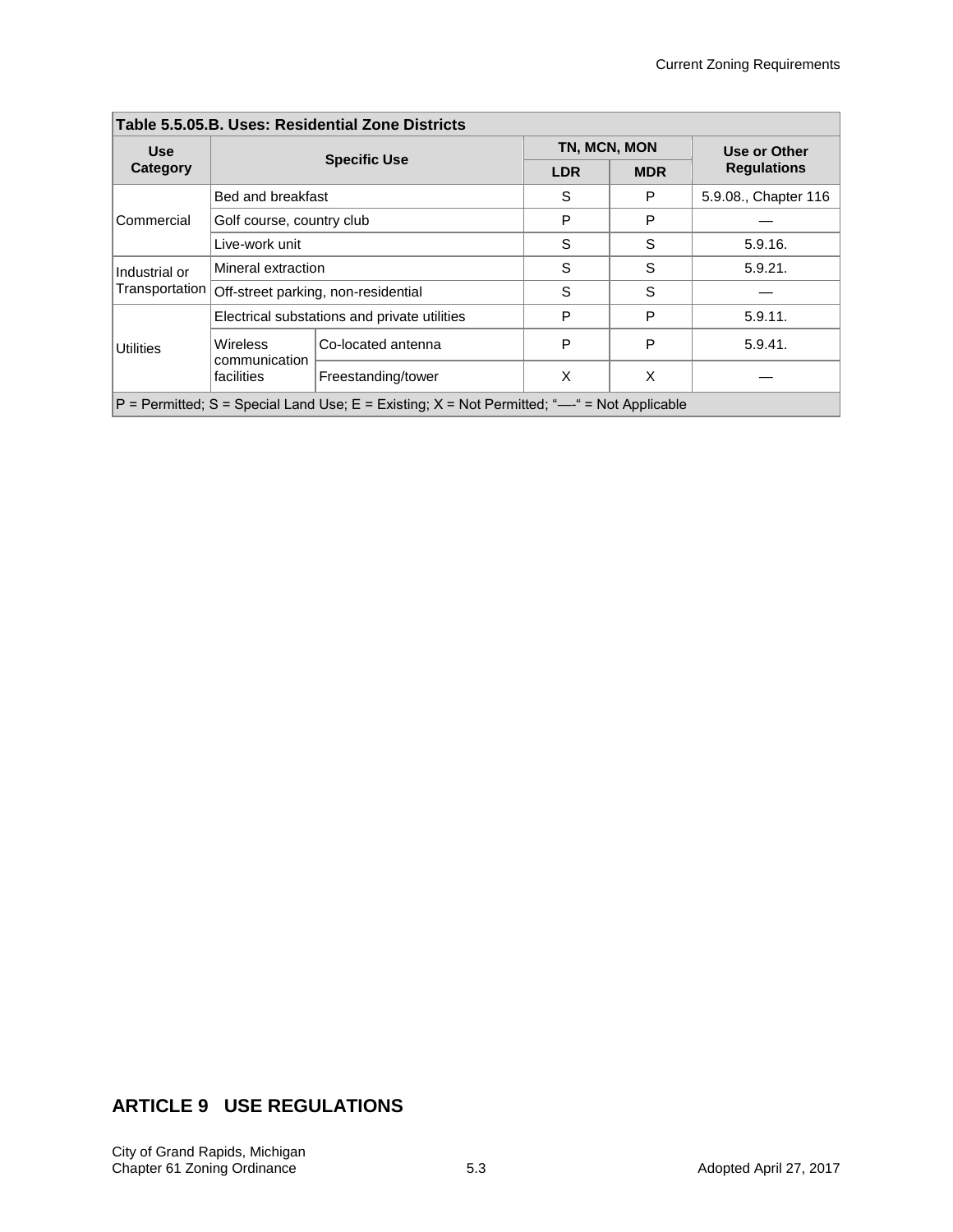## **Sec. 5.9.03. Accessory Dwelling Units (ADU).**

- A. Not more than one (1) Accessory Dwelling Unit (ADU) may be included within a detached single-family dwelling (primary dwelling unit), or accessory structure, or separate from but located on the same lot as a detached single-family dwelling. If separate from the primary dwelling, the Planning Commission shall take into consideration the relationship of a detached ADU to other surrounding residential structures as part of the Special Land Use review.
- B. Minimum Lot Area. A minimum lot area of five thousand (5,000) square feet is required.
- C. Residential Density. The ADU shall be excluded from maximum residential density requirements.
- D. Building Height. The portion of a single family detached dwelling with an ADU, when newly added, shall not exceed the permissible main building height of the Zone District. The Planning Commission may increase the height of an accessory structure occupied by an ADU up to a maximum of twenty-five (25) feet.
- E. Front Yard Prohibited. If not part of the main building, the ADU shall not be in the front yard.
- F. Minimum/Maximum ADU Size. The ADU shall not exceed twenty-five (25) percent of the gross floor area of the primary dwelling unit, but in any case shall be at least four hundred (400) square feet and not larger than eight hundred fifty (850) square feet in gross floor area.
- G. Bedroom Maximum. A maximum of two (2) bedrooms are permitted within an ADU. Occupancy shall be limited to no more than two (2) persons.
- H. Owner Occupancy. One (1) of the dwelling units shall be owner-occupied. If the ADU is leased, it shall be registered with the City as required in Chapter 140 of the City Code.
- I. Leasing or Rental. No ADU shall be leased or rented for less than thirty (30) days, or to more than eleven (11) different parties in any calendar year.
- J. Alterations or New Construction. Any alterations to existing buildings or structures or the construction of a new structure to accommodate the ADU shall be designed to maintain the architectural design, style, appearance and character of the main building as a detached single-family dwelling, including but not limited to entrances, roof pitch, siding and windows.
- K. Deed Restriction. A deed restriction enforceable by the City shall be recorded prior to the issuance of a building permit stipulating that the ADU will not be conveyed separately from the primary dwelling unit. An alternative form of security may be substituted if it meets the intent of this provision and is approved by the City Attorney.